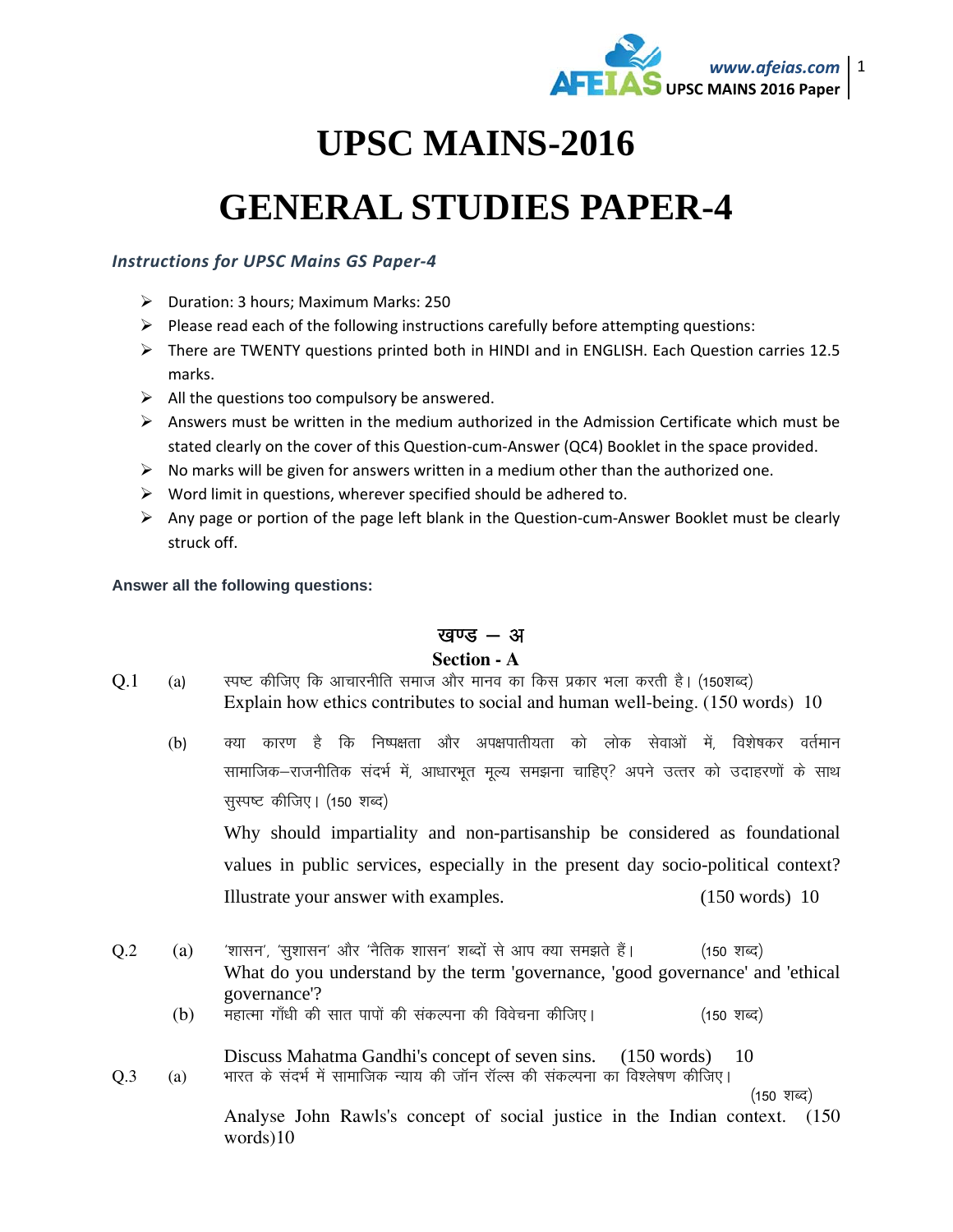

- (b) f}द्वितीय प्रशासनिक सुधार आयोग द्वारा सिफारिशकृत (अनुशंसित) लोक सेवा संहिता की विवेचना कीजिए।  $(150$  शब्द $)$ Discuss the public services code as recommended by the  $2<sup>nd</sup>$ administrative reforms commission. (150 words) 10
- Q.4 (a) "भ्रष्टाचार सरकारी राजकोष का दुरुपयोग, प्रशासनिक अदक्षता एवं राष्ट्रीय विकास के मार्ग में बाधा उत्पन्न करता है।'' कौटिल्य के विचारों की विवेचना dhft,A ¼150 'kCn½

"Corruption causes misuse of government treasury, administrative inefficiency and obstruction in the path of national development" discuss Kautilya's views. (150 words) 10

(b) सामाजिक प्रभाव और समझाना—बुझाना स्वच्छ भारत अभियान की सफलता के लिए किस प्रकार योगदान कर सकते हैं?<br>  $(150 \text{ } 8)$ How could social influence and persuasion contribute to the success of Swachh Bharat Abhiyan? (150 words) 10

#### $Q.5$  and a fot and start in the value variant and the vertex of  $\overline{q}$ . The state vies  $Q.5$ सभ्य सामाजिक अस्तित्व के लिए सहायक बनाया जा सके।

- (a) वर्चा कीजिए कि वे इस उद्देश्य की किस प्रकार पूर्ति करते हैं।
- (b) जदाहरण देते हुए यह बताइए कि ये दोनों अपने उपागमों में किस प्रकार ,d&nwljs ls fHkUu gSaA ¼150 'kCn½

Law and ethics are considered to be the two tools for controlling human conduct so as to make it conducive to civilized social existence.

- (a) Discuss how they achieve this objective.
- (b) Giving examples show how the two differ in their approaches. (150 words) 10
- $Q.6$  , and onlighthough only define the state of the state different difform on the value  $Q.6$  and the value  $q$  is value  $q$  if  $q$  is value  $q$  if  $q$  if  $q$  if  $q$  if  $q$  if  $q$  if  $q$  if  $q$  if  $q$  if  $q$  if  $q$  if उस सामाजिक परिवेश के द्वारा रुपित हो जाती हैं, जिसमें हम बड़े होते हैं। अनजाने में प्राप्त इनमें से कुछ अभिवृत्त्यिा । एवं मूल्य अक्सर आधुनिक लोकतांत्रिक एवं समतावादी समाज के नागरिकों के लिए अवांछनीय होते हैं।

Our attitudes towards life, work, other people and society are generally shaped unconsciously by the family and the social surroundings in which we grow up. Some of these unconsciously acquired attitudes and values are often undesirable in the citizens of a modern democratic and egalitarian society.

- (a) आज के शिक्षित भारतीयों में विद्यमान ऐसे अवांछनीय मूल्यों की विवेचना कीजिए। Discuss such undesirable values prevalent in today's educated Indians.
- (b) ) ऐसी आवंछनीय अभिवृत्तियाँ को कैसे बदला जा सकता है तथा लोक सेवाओं के लिए आवश्यक समझे जाने वाले सामाजिक—नैतिक मूल्यों को आकांक्षी तथा कार्यरत लोक सेवकों में किस प्रकार संवर्धित किया जा सकता है? $(150$  शब्द $)$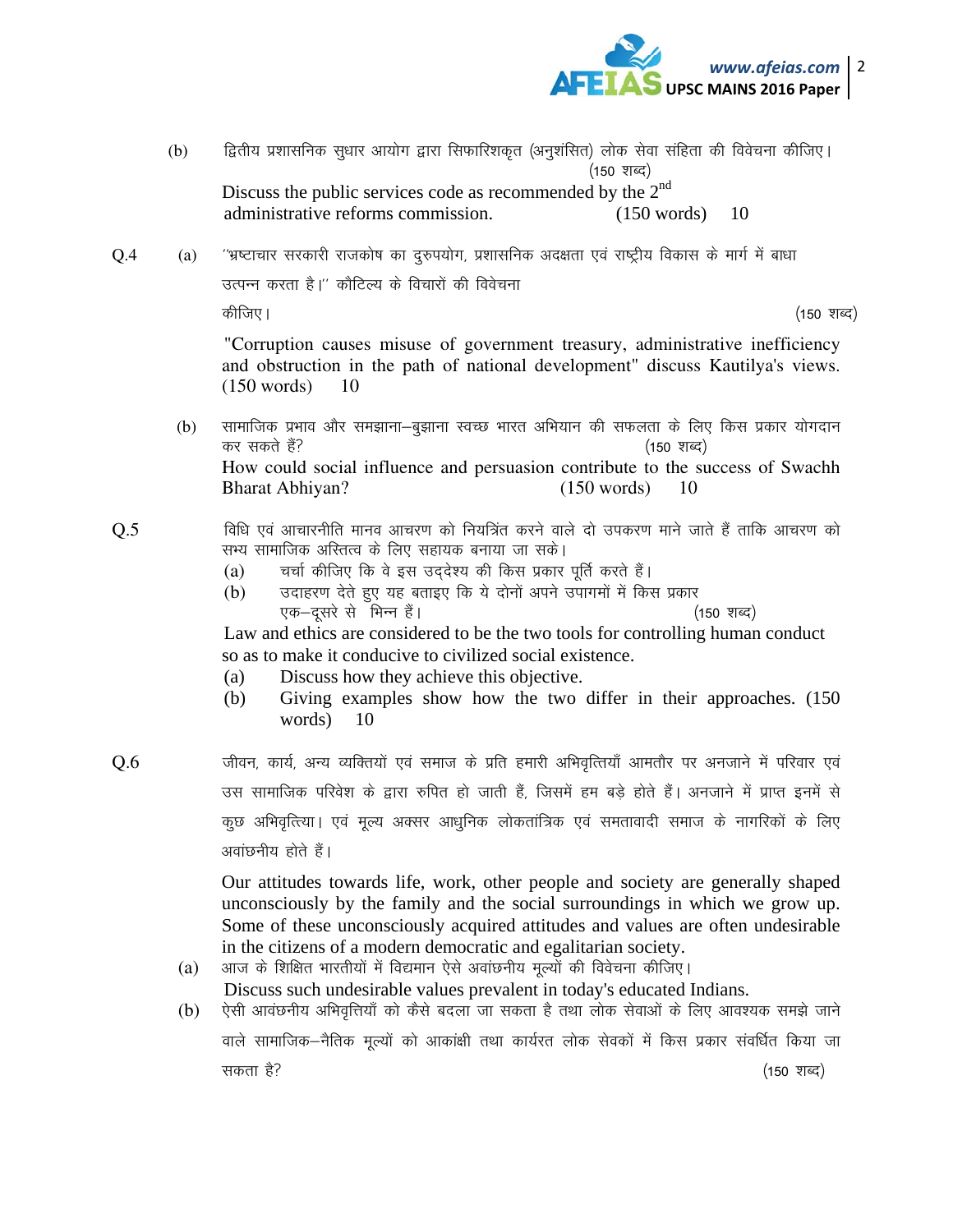

How can such undesirable attitudes be changed and socio-ethical values considered necessary in public services be cultivate in the aspiring and serving civil servants? (150 words) 10

 $0.7$   $\qquad$  क्रोध एक हानिकारक नकारात्मक संवेग है। यह व्यक्तिगत जीवन एवं कार्य जीवन दोनों के लिए हानिकर है ।

> Anger is a harmful negative emotion. It is injurious to both personal life and work life.

- (a) वर्चा कीजिए कि यह किस प्रकार नकारात्मक संवेगों और अवांछनीय व्यवहारों को पैदा कर देता है। Discuss how it leads to negative emotions and undesirable behaviours.
- $(b)$  दसे कैसे व्यवस्थित एवं नियंत्रित किया जा सकता है? How can it managed and controlled. (150 words) 10
- $Q.8$   $\qquad$   $\qquad$   $\qquad$   $\qquad$   $\qquad$   $\qquad$   $\qquad$   $\qquad$   $\qquad$   $\qquad$   $\qquad$   $\qquad$   $\qquad$   $\qquad$   $\qquad$   $\qquad$   $\qquad$   $\qquad$   $\qquad$   $\qquad$   $\qquad$   $\qquad$   $\qquad$   $\qquad$   $\qquad$   $\qquad$   $\qquad$   $\qquad$   $\qquad$   $\qquad$   $\qquad$   $\qquad$   $\qquad$   $\qquad$   $\qquad$   $\qquad$ करते हैं, उस प्रकार के नैतिक प्रतिमानों को लोक प्रशासन पर लागू करना समझदारी नहीं है। इस बात को समझ लेना महत्वपूर्ण है कि हो सकता है कि राज्य के अधिकारीतंत्र के पास अपनी स्वयं की स्वतंत्र अधिकारीतंत्रीय uSfrdrk gksA\*\* bl dFku dk lekykspukiwoZd fo'ys"k.k dhft,A ¼150 'kCn½

"Max Weber said that it is not wise to apply to public administration the sort of moral and ethical norms we apply to matters of personal conscience. It is important to realise that the state bureaucracy might possess its own independent bureaucratic morality." Critically analyse this statement. (150 words) 10

#### खण्ड $-$  ब **Section - B**

 $Q.9$  हंजीनियरी की एक नई स्नातक (ग्रेजुएट) को एक प्रतिष्ठावान रासायनिक उद्योग में नौकरी मिली है। वह कार्य को पसंद करती है। वेतन भी अच्छा है। फिर भी, कुछ महीनों के पश्चात् इत्तफाक से उसने पाया कि उच्च विषाक्त अपशेष को गोपनीय तरीके से नजदीकी नदी में प्रवाहित किया जा रहा है। यह अनुप्रवाह में रहने वाली ग्रामीणों, जो पानी की आवश्यकता के लिए नदी पर निर्भर हैं, के स्वास्थ्य की समस्याओं का कारण बनता जा रहा है। वह विचलित है और वह अपनी चिन्ता सहकर्मियों को प्रकट करती है. जो लम्बे समय से कम्पनी के साथ रहे हैं। वे उसे चुप रहने की सलाह देते हैं क्योंकि जो भी इस विषय का उल्लेख करता है, उसको नौकरी से निकाल दिया जाता है। वह अपनी नौकरी खोने का खतरा नहीं ले सकती, क्योंकि वह अपने परिवार की एकमात्र जीविका चलाने वाली है तथा उसे अपने बीमार माता—पिता एवं भाई—बहनों का भरण—पोषण करना होता है। प्रथमतः वह सोचती है यदि उसके वरिष्ठ चुप हैं, तो वह ही क्यों अपनी गर्दन बाहर निकाले। परन्तु उसका अन्तः करण नदी को एवं नदी पर निर्भर रहने वाले लोगों को बचाने के लिए कूछ करने की प्रेरणा देता है। अन्तः करण से वह महसूस करती है कि उसके मित्रों द्वारा चुप रहने का दिया गया परामर्श उचित नहीं है, यद्यपि वह उसके कारण नहीं बता सकती है। वह सोचती है कि आप एक बट्विमान व्यक्ति हैं तथा वह आपका परामर्श पृछती है।

(a) वृप रहना उसके लिए नैतिक रूप से सही नहीं है यह दर्शाने के लिए आप क्या तर्क प्रस्तुत कर सकते हैं? (b) आप उसे कौन-सा रास्ता अपनाने की सलाह देंगे और क्यों देंगे? (250 शब्द)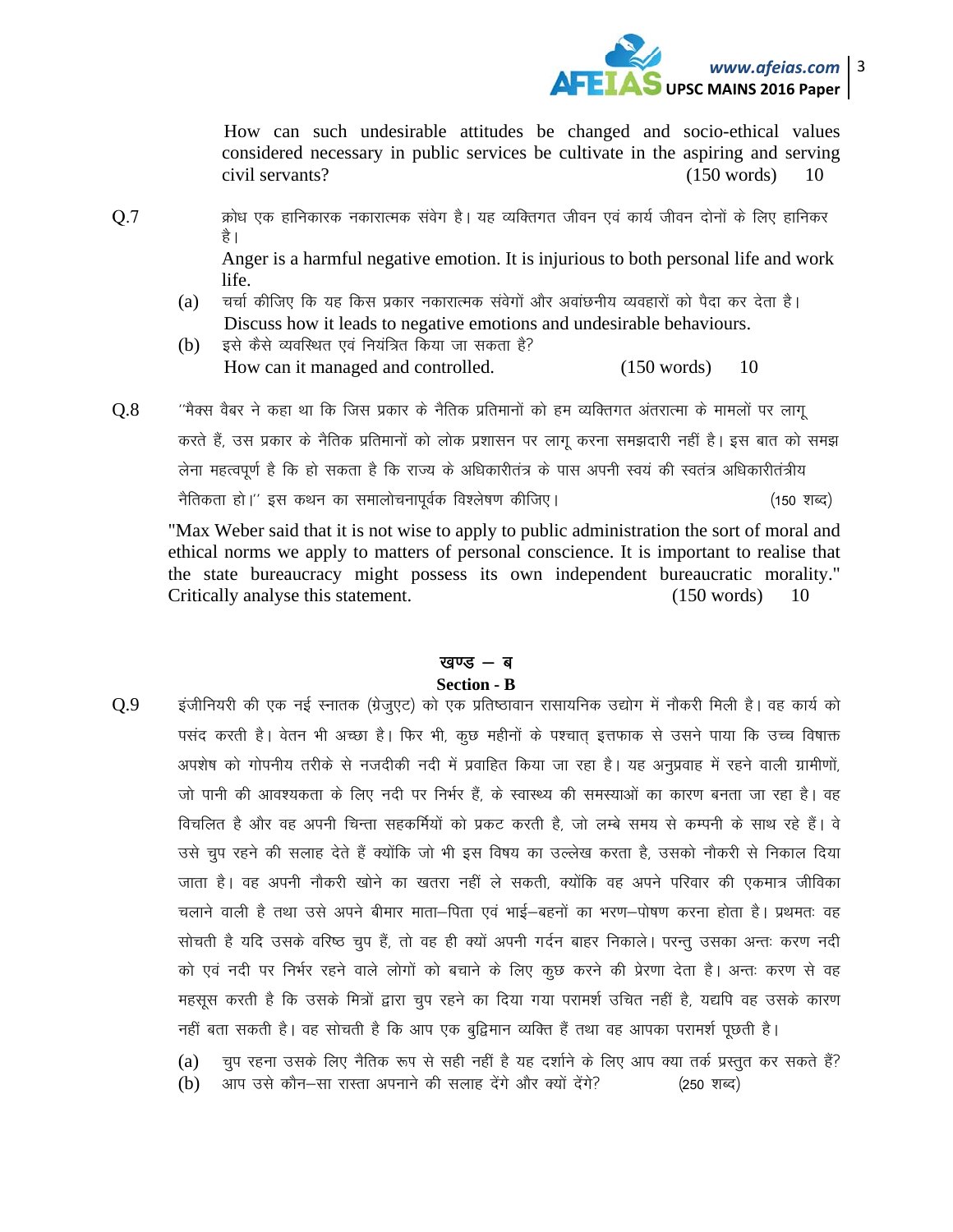

A fresh engineering graduate gets a job in a prestigious chemical industry. She likes the work. The salary is also good. However after a few months she accidentally discovers that a highly toxic waste is being secretly discharged into a river nearby. This is causing health problems to the villagers downstream who depend on the river for their water needs. She is perturbed and mentions her concern to her colleagues who have been with the company for longer periods. They advise her to keep quite as anyone who mentions the topic is summarily dismissed. She cannot risk losing her job as she is the sole bread winner for her family and has to support her ailing parents and siblings. At first, she thinks that if her seniors are keeping quiet, why should she stick out her neck. But her conscience pricks her to do something to save the river and the people who depend upon it. At heart she feels that the advice of silence given by her friends is not correct though she cannot give reasons for it. She thinks you are a wise person and seeks your advice.

- (a) What arguments can you advance to show her that keeping quiet is not morally right?
- (b) What course of action would you advise her to adopt and why? (250 words) 20
- $Q.10$  स्वनन, बाँध एवं अन्य बड़े पैमाने की परियोजनाओं के लिए आवश्यक भूमि अधिकार आदिवासियों, पहाड़ी निवासियों एवं ग्रामीण समुदायों से अर्जित की जाती है। विस्थापित व्यक्तियों को कानूनी प्रावधानों के अनुरुप मौद्रिक मुआवजा दिया जाता है। फिर भी, भुगतान प्रायः धीमी गति से होता है। किसी भी हालत में विस्थापित परिवार लम्बे समय तक जीवनयापन नहीं कर पाते। इन लोगों के पास बाजार की आवश्यकतानुसार किसी दूसरे धंधे में लगने का कौशल भी नहीं होता है। वे आखिरकार कम मजदूरी वाले आवर्जिक (प्रवासी) श्रमिक बन जाते हैं। इसके अलावा उनके सामुदायिक जीवन के परम्परागत तरीके अधिकांशतः समाप्त हो जाते हैं। अतः विकास के लाभ उद्योगों, उद्योगपतियों एवं नगरीय समुदायों को चले जाते हैं, जबकि विकास की लागत इन गरीब असहाय लोगों पर डाल दी जाती है। लागतों एवं लाभों का यह अनुचित वितरण अनैतिक है। यदि आपको ऐसे विस्थापित व्यक्तियों के लिए अच्छे मुआवजें एवं पुनःवास की नीति का मसौदा बनाने का कार्य दिया जाता है, तो आप इस समस्या के सम्बन्ध में क्या दृष्टिकोण रखेंगे एवं आपके द्वारा सुझाई गई नीति के मुख्य तत्व कौन–कौन से होंगे? (250 शब्द)

Land needed for mining, dams and other large scale projects is acquired mostly from Adivasis, hill dwellers and rural communities. The displaced persons are paid monetary compensation as per the legal provisions. However the payment is often tardy. In any case, it cannot sustain the displaced families for long. These people do not possess marketable skills to engage in some other occupation. They end up as low paid migrant labourers. Moreover their traditional ways of community living are destroyed. Thus, the benefits of development go to industries, industrialists and urban communities whereas the costs are passed on to these poor helpless people. This unjust distribution of costs and benefits is unethical.

Suppose you have been entrusted with the task of drafting a better compensation-cumrehabilitation policy for such displaced persons, how would you approach the problem and what would be the main elements of your suggested policy? (250 words) 20

 $Q.11$  कल्पना करें कि आप एक सामाजिक सेवा योजना की क्रियान्विती के कार्य प्रभारी हैं, जिससे बूढ़ी एंव निराश्रय महिलाओं की सहायता प्रदान करनी है। एक बूढ़ी एवं अशिक्षित महिला योजना का लाभ प्राप्त करने के लिए आपके पास आती है। यद्यपि, उसके पास पात्रता के मानदंडों को पूरा करने वाले कागज़ात दिखाने के लिए नहीं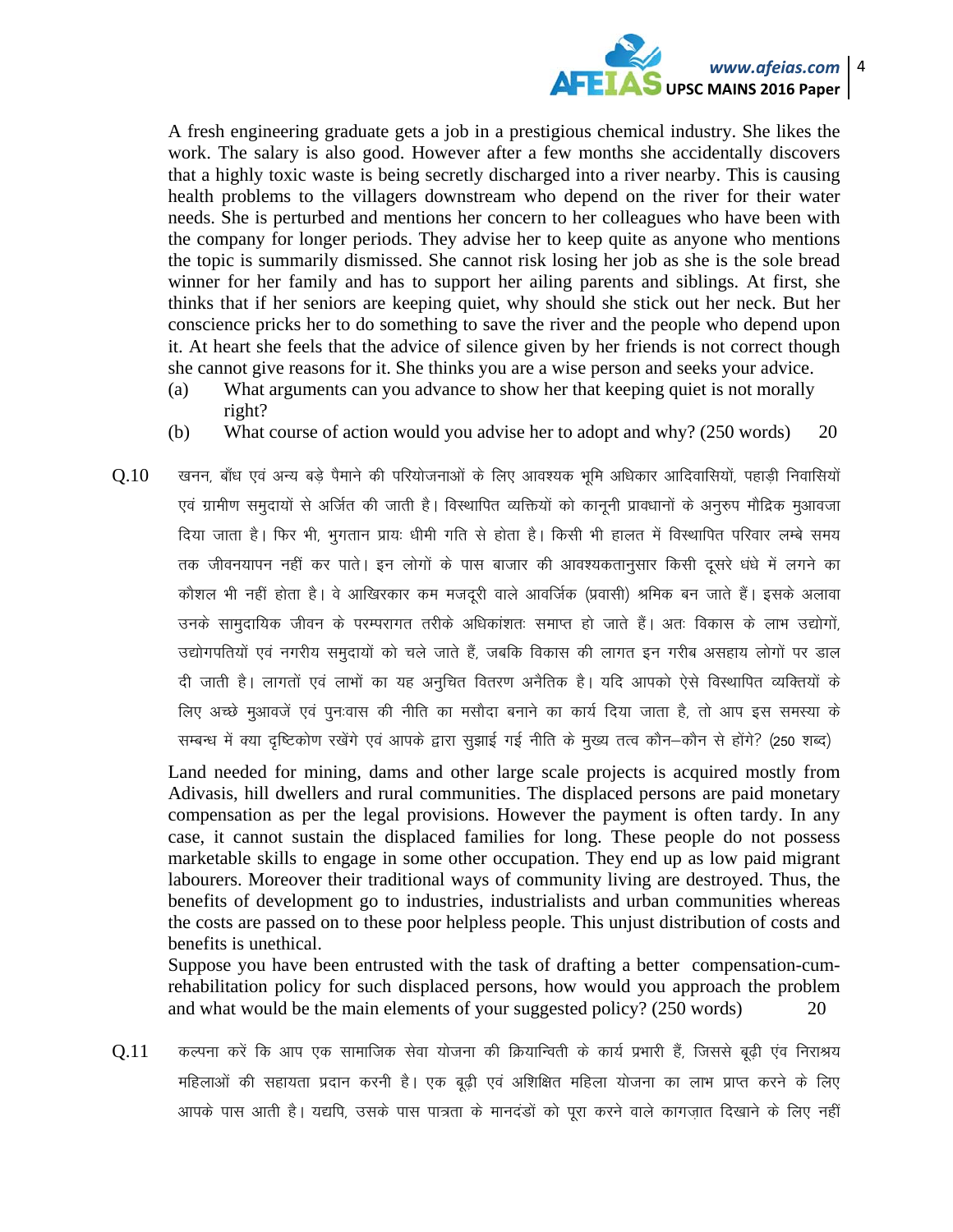

हैं। परन्तु उससे मिलने एवं उसे सुनने से आप यह महसूस करते हैं कि उसे सहायता की निश्चित रुप से आवश्यकता है। आपकी जाँच में यह भी आया है कि वास्तव में वह दयनीय दशा में निराश्रित जीवन व्यतीत कर रही है। आप इस धर्मसंकट में हैं कि क्या किया जाए। उसे बिना आवश्यक कागजात के योजना में सम्मिलित किया जाना, नियमों का स्पष्ट उल्लंघन होगा। उसे सहायता के लिए मना करना भी निर्दयता एवं अमानवीय होगा।

(a) व्या आप इस धर्मसंकट के समाधान के लिए कोई तार्किक तरीका सोच सकते हैं?

 $(b)$  द्वसके लिए अपने कारण बतलाइए ।  $(250 \text{ erg})$ 

Suppose you are an officer in charge of implementing a social service scheme to provide support to old and destitute women. An old and illiterate woman comes to you to avail the benefits of the scheme. However she has no documents to show that she fulfils the eligibility criteria. But after meeting her and listening to her you feel that she certainly needs support. Your enquiries also show that she is really destitute and living in a pitiable condition. You are in a dilemma as to what to do. Putting her under the scheme without necessary documents would clearly be violation of rules. But denying her the support would be cruel and inhuman.

- (a) Can you think of a rational way to resolve this dilemma?
- (b) Give your reasons for it. (250 words) 20
- $0.12$  आप एक सरकारी कार्यालय में अपने विभाग के निदेशक के सहायक के रूप में कार्यरत एक युवा, उच्चाकांक्षी एवं निष्कपट कर्मचारी हैं। जैसा कि आपने अभी पद ग्रहण किया है, आपको सीखने एवं प्रगति की आवश्यकता है। भाग्यवश आपका उच्चस्थ बहुत दयालु एवं आपको अपने कार्य के लिए प्रशिक्षित करने के लिए तैयार है। वह बहुत बुद्विमान एवं पूर्ण जानकार व्यक्ति है, जिसे विभिन्न विभागों का ज्ञान है | संक्षेप में, आप अपने बॉस का सम्मान करते हैं तथा उससे बहुत कुछ सीखने के उत्सुक हैं।

जैसा कि आपके साथ बॉस के सम्बंध अच्छे हैं, वह आप पर निर्भर करने लगा है। एक दिन खराब स्वास्थ्य के कारण उसने आपको कुछ आवश्यक कार्य पूरा करने के लिए घर पर बुलाया। आप उसके घर पहुँचे एवं घंटी बजाने से पूर्व आपने जोर-जोर से चिल्लाने का शोर सूना। आपने कूछ समय प्रतीक्षा की। घर में प्रवेश करने पर बॉस ने आपका अभिनन्दन किया तथा कार्य के बारे में बतलाया। परन्तु आप एक औरत के रोने की आवाज से निरन्तर व्याकुल रहे। अन्त में आपने अपने बॉस से पूछा परन्तु उसने सन्तोषप्रद जवाब नहीं दिया।

अगले दिन आप कार्यालय में इसके बारे में आगे जानकारी करने को उद्वेलित हुए एवं मालूम हुआ कि उसका घर में अपनी पत्नी के साथ व्यवहार बहुत खराब है। वह अपनी पत्नी की मारपीट भी करता है। उसकी पत्नी ठीक से शिक्षित नहीं है तथा अपने पति की तूलना में एक सरल महिला है। आप देखते हैं कि आपका बॉस कार्यालय में अच्छा व्यक्ति है, परन्तु घर पर वह घरेलू हिंसा में संलिप्त है। इस स्थिति में, आपके सामने निम्नलिखित विकल्प बचे हैं। प्रत्येक विकल्प का परिणामों के साथ विश्लेषण कीजिए।

- (a) इसके बारे में सोचना छोड़ दीजिए क्योंकि यह उनका व्यक्तिगत मामला है।
- $(b)$  उपयुक्त प्राधिकारी को मामले को प्रेषित कीजिए।
- (c) स्थिति के बारे में आपका स्वयं का नवप्रवर्तनकारी दृष्टिकोण।

You are a young, aspiring and sincere employee in a government office working as an assistant to the director of your department. Since you have joined recently you need to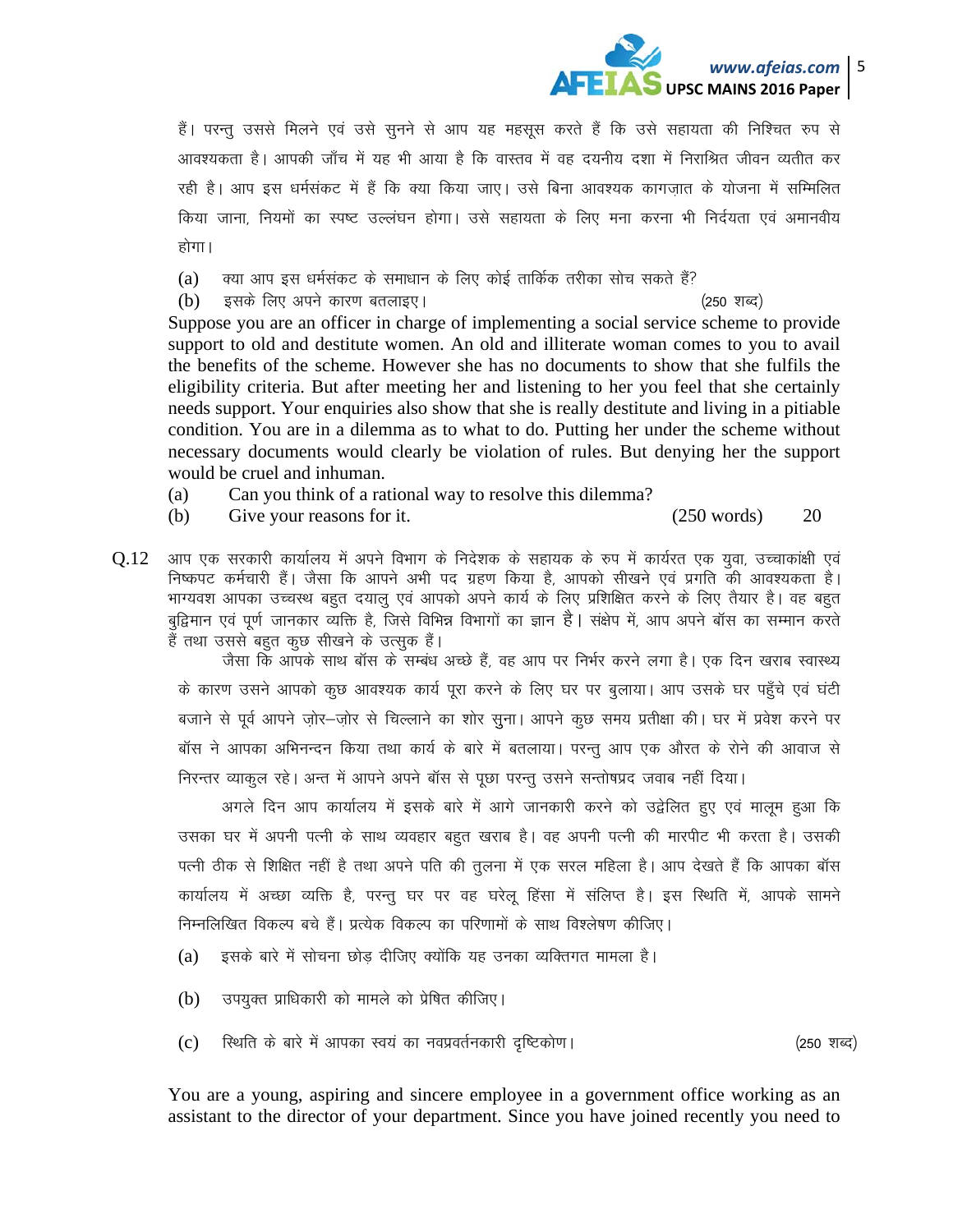

learn and progress. Luckily your superior is very kind and ready to train you for your job. He is a very intelligent and well informed person having knowledge of various departments. In short you respect your boss and are looking forward to learn a lot from him.

Since you have a good tuning with the boss, he started depending on you. One day due to ill health he invited you at his place for finishing some urgent work.

You reached his house and before you could ring the bell you heard shouting noises. You waited for a while. After entering the house the boss greeted you and explained the work. But you were constantly distributed by the crying of a woman. At last you inquired with the boss but his answer did not satisfy you.

Next you, you were compelled to inquire further in the office and found out that his behaviour is very bad at home with his wife. He also beats up his wife. His wife is not well educated and is a simple woman in comparison to her husband. You see that though your boss is a nice person in the office, he is engaged in domestic violence at home.

In such a situation, you are left with the following options, analyze each option with its consequences.

- (a) Just ignore thinking about it because it is their personal matter.
- (b) Report the case to the appropriate authority.
- (c) Your own innovative approach towards the situation. (250 words) 20
- $0.13$  , ए.बी.सी. लिमिटेड एक बड़ी पारराष्ट्रीय कम्पनी है जो विशाल शेयरधारक के आधार पर विविध व्यापारिक गतिविधियाँ संचालित करती है। कम्पनी द्वारा निरन्तर विस्तार एवं रोजगार सुजन हो रहा है। कम्पनी ने अपने विस्तार एवं विविधता कार्यक्रम के अन्तर्गत विकासपूरी, जो एक अविकसित क्षेत्र है, में एक नया संयंत्र स्थापित करने का निर्णय किया है। नया संयंत्र फर्जा दक्ष प्रौद्योगिकी के प्रयोग के अनुरूप प्रारूपित किया गया है जो कम्पनी के उत्पादन लागत को – बचाएगी। कम्पनी के निर्णय सरकार की अविकसित क्षेत्रों के विकास के लिए निवेश को आकर्षित करने की नीति के अनुरुप हैं। सरकार ने उन कम्पनियों को पाँच वर्ष के लिए करों में छूट (टेक्स होलीडे) की घोषणा की है जो अविकसित क्षेत्र में निवेश करती हैं। फिर भी, नया संयंत्र विकासपुरी क्षेत्र के शान्तिप्रिय निवासियों के लिए अव्यवस्था पैदा कर देगा। नए संयंत्र के परिणामस्वरूप जीवनयापन की लागत बढेगी, क्षेत्र में विदेशी प्रवसन से सामाजिक एवं आर्थिक व्यवस्था प्रभावित होगी। कम्पनी को सम्भावित विरोध का आभास होने पर उसने विकासपुरी क्षेत्र के लोगों एवं जनता को यह बताने की कोशिश की कि कम्पनी की निगमीय सामाजिक उत्तरदायित्व की नीति विकासपूरी क्षेत्र के लोगों एवं जनता को यह बताने की कोशिश की कि कम्पनी की निगमीय सामाजिक उत्तरदायित्व की नीति विकासपूरी क्षेत्र के निवासियों की सम्भावित कठिनाइयों को रोकने में मददगार रहेगी। इसके बावजूद भी विरोध प्रारम्भ होता है तथा कुछ निवासी न्यायपालिका जाने का इस आधार पर निर्णय करते हैं कि इससे पूर्व सरकार के सामने दिए गए तर्कों का कोई परिणाम नहीं निकला था।
	- (a) इस मामले में अन्तःनिहित समस्याओं की पहचान कीजिए।
	- (b) आप कम्पनी के लक्ष्यों एवं प्रभावित निवासियों की सन्तुष्टि के लिए क्या सुझाव दे सकते हैं? (300 शब्द)

ABC Ltd. is a large transnational company having diversified business activities with a huge shareholder base. The company is continuously expanding and generating employment. The company in its expansion and diversification programme, decides to establish a new plant at Vikaspuri, an area which is underdeveloped. The new plant is designed to use energy efficient technology that will help the company to save production